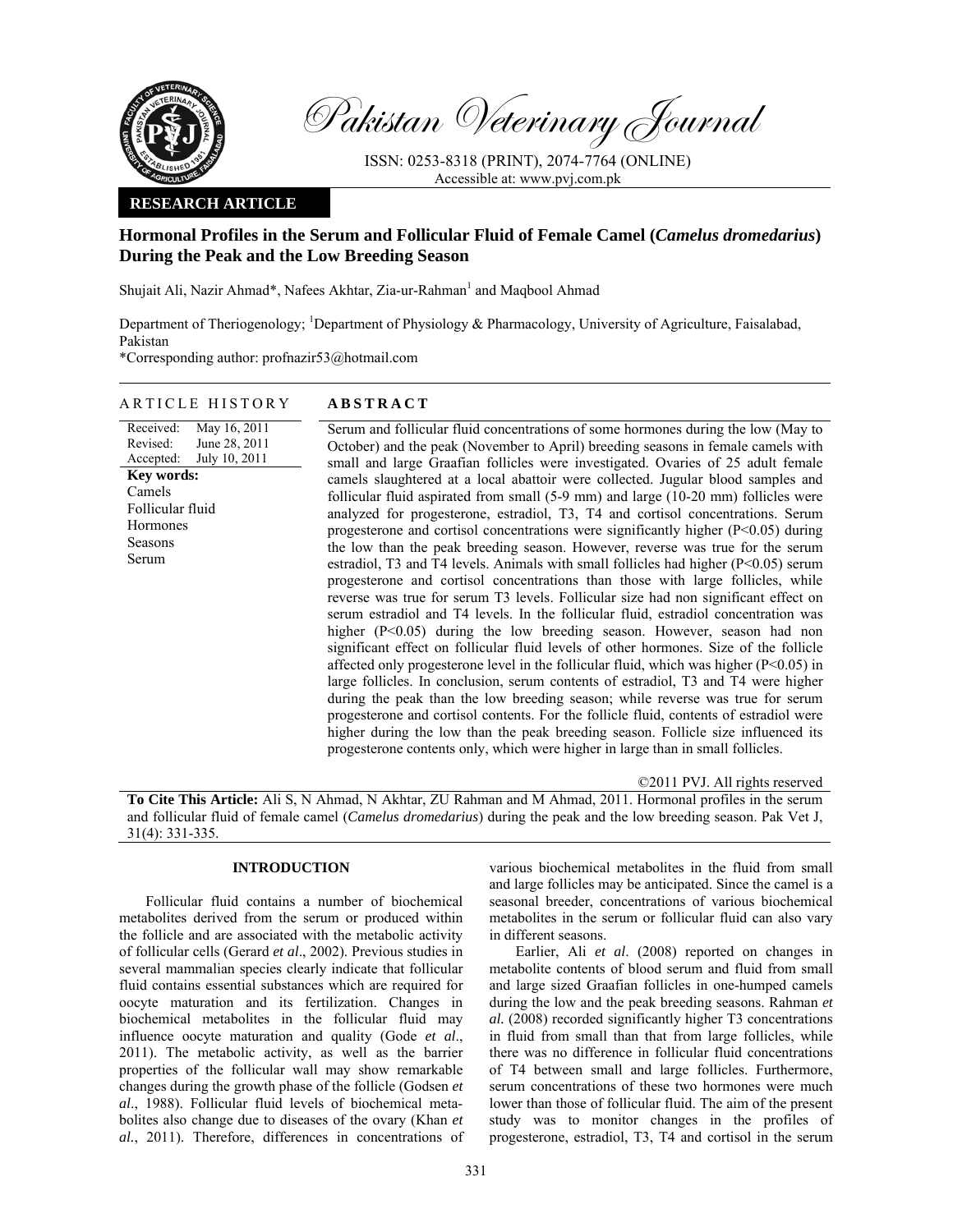and fluid from small and large follicles during the peak and the low breeding seasons in one-humped female camels (*Camelus dromedarius*) kept under climatic conditions of Pakistan.

# **MATERIALS AND METHODS**

## **Collection of samples**

Ovaries of adult female one-humped camels (*Camelus dromedarius*) slaughtered at a local abattoir over a 24-month period were collected immediately after slaughter. Pre-slaughter information regarding the nutritional or reproductive status of these camels was not available. After cleaning each ovary off the extraneous tissue, diameter of Graafian follicles was measured using Vernier Calipers. On the basis of their size, follicles were classified into two groups viz. small (5-9 mm) and large (10-20 mm). Fluid from each follicle was aspirated aseptically and stored at –20°C. Animals having ovaries with any pathological lesions, or those with cystic follicles (>20 mm in diameter; Tibary and Anouassi, 1997) were not included in the study. Thus, data on 25 camels were available for analysis. Before slaughter, about 15 ml peripheral blood was collected from each animal, serum was separated and stored at  $-20^{\circ}$ C for hormonal analysis. The period from November to April was taken as the peak breeding season, while May-October was considered as the low breeding season.

#### **Enzyme immunoassay for hormones**

Blood serum and follicular fluid samples were analyzed for progesterone, oestradiol, T3, T4 and cortisol, through EIA technique, using a Microstrip Elisa Reader (Stat-Fax-303, Awareness Technology, Inc.). Progesterone and estradiol concentrations were determined by using kits from Bremancos Diagnostic INC–GmbH, Germany (Cat.  $# BC-1113 \& BC-1111$ , respectively). The lowest detectable level of progesterone during this test was 0.05 ng/ml, while the cross reactivity with other steroid hormones was <0.74%. For estradiol, the lowest detectable level was 5.9 pg/ml and cross reactivity with other steroids was <2.10%.

T3 and T4 concentrations were determined by using kits from DRG Instrument GmbH, Germany (Cat. # EIA-1780 & EIA-1781, respectively). The minimum detectable concentrations of T3 and T4 were 0.2 ng/ml and 0.4 µg/ml, respectively. Cortisol concentrations were determined by using kit from DRG Instrument GmbH (Cat. # EIA-1887). The minimum detectable concentration of cortisol in the assay was 2.5 ng/ml. Data regarding minimum detection levels and cross reactivity for each hormone was available with the respective kits.

### **Statistical analysis**

The data collected during the study were subjected to statistical analysis using ANOVA, following completely randomized design. The GLM of statistics was used for this purpose. Correlation co-efficients between different hormonal concentrations of serum and follicular fluid were also computed.

# **RESULTS AND DISCUSSION**

#### **Progesterone**

In the female camels, overall mean serum progesterone level was  $0.98 \pm 0.26$  ng/ml. Camel is known to be an induced ovulator, and ovulation and corpus luteum formation in females of this species occurs only after mating (Hafez and Hafez, 2006). Since all camels included in the present study were non pregnant, serum progesterone levels were expected to be low. According to Cristofori *et al*. (1986), mean progesterone level in 53 non pregnant camels was  $0.04 \pm 0.4$  ng/ml; in only two subjects serum progesterone level exceeded 1 ng/ml. According to Agarwal *et al*. (1989) and Tibary and Anouassi (1997), serum progesterone levels were below 1.0 ng/ml in non pregnant camels in the absence of ovulation.

Serum progesterone level was significantly higher (P<0.05) in the low than the peak breeding season (Table 1). However, Chamany and Khazali (1998) were unable to record any difference in serum progesterone levels in camels between the breeding and the non breeding seasons. They used only six animals in their study which was much less than the number of camels included in the present study.

The camel is an induced ovulator and in the absence of mating, the follicles continue to grow and then regress. Luteinization of the follicles without ovulation has been reported in cattle and mare (Collins *et al*., 1997). It is possible that such phenomena also occurs in camel and its incidence might have been higher during the low than the peak breeding season, resulting in higher progesterone levels during the low breeding season. Moreover, animals with small ovarian follicles showed higher  $(P<0.05)$ serum progesterone levels compared to those with large ovarian follicles (1.62  $\pm$  0.04 ng/ml versus 0.37  $\pm$  0.05 ng/ml; Table 1).

The overall mean follicular fluid progesterone concentration was  $1.17 \pm 0.27$  ng/ml. This value is much less than 35, 37 and 39 ng/ml in small, medium and large follicles, respectively in cattle (Henderson *et al*., 1982),  $13 \pm 2$  and  $43 \pm 10$  ng/ml in dominant and pre-ovulatory follicles, respectively in mares (Collins *et al*., 1997) and  $16.92 \pm 1.13$  ng/ml in buffaloes (Eissa, 1996). Species difference seems to be the main factor responsible for these discrepancies. The reproductive physiology of camels differs from other species in that the camel is an induced ovulator, while other species reported above are spontaneous ovulators. However, the difference in follicular fluid progesterone contents between the peak and the low breeding seasons was non significant (Table 2).

Mean follicular fluid progesterone concentration was higher (P<0.05) in large than in small follicles (Table 2). These results confirm some earlier findings in camels (Rahman *et al*., 2008) and gilts (Meurer *et al*., 1991). Higher concentrations of progesterone in large follicles observed in the present study suggest that luteinization of granulose cells occurs in camels, as has been reported in mares and cattle (Collins *et al*., 1997).

The overall mean progesterone concentration in the follicular fluid (1.17  $\pm$  0.27 ng/ml) was higher than that in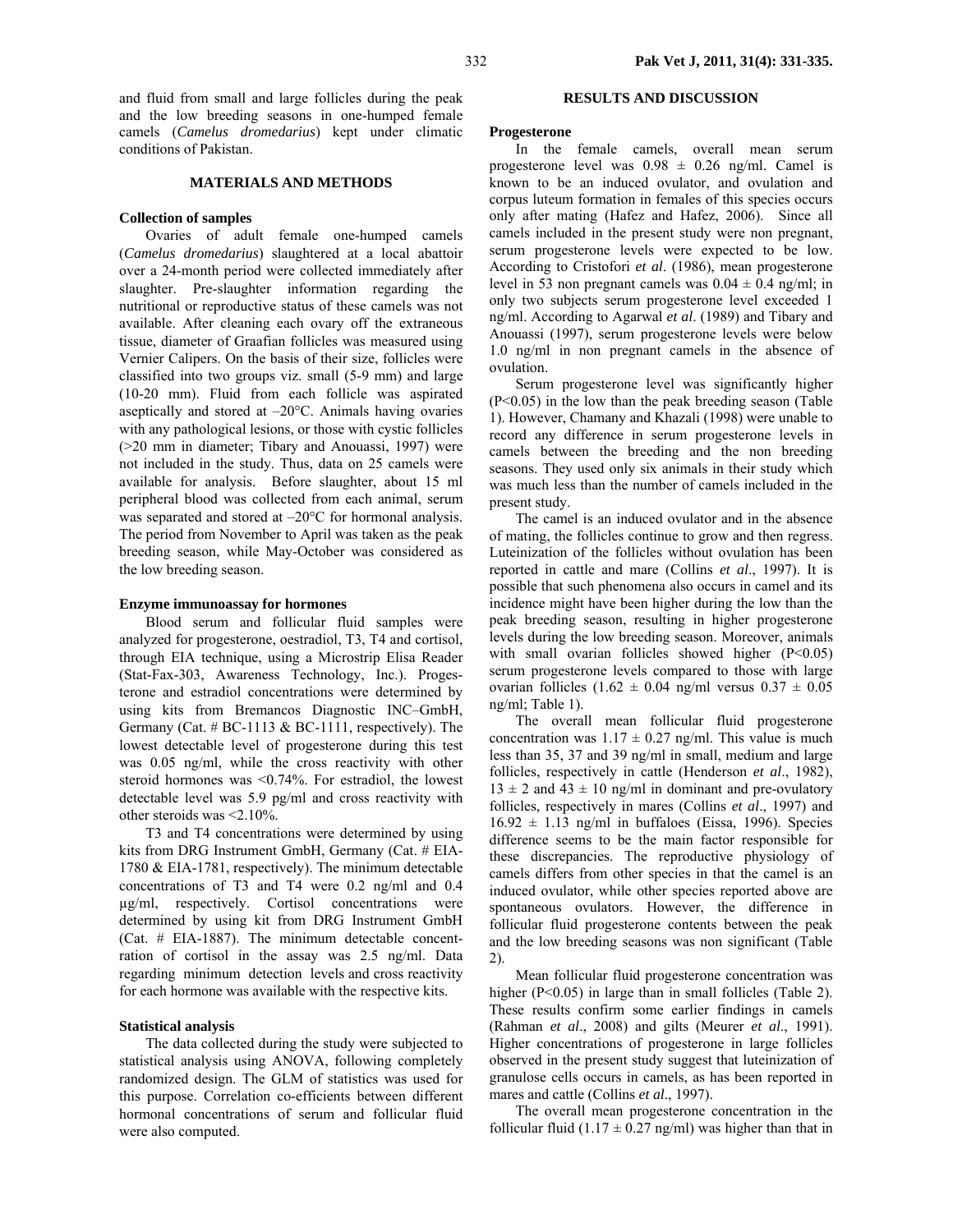| Hormones                   | <b>Breeding seasons</b> | Follicular size   |                   | Overall mean      |
|----------------------------|-------------------------|-------------------|-------------------|-------------------|
|                            |                         | Small $(5-9$ mm)  | Large (10-20 mm)  |                   |
| Progesterone (ng/ml)       | Peak                    | $0.23 \pm 0.09$   | $0.49 \pm 0.10$   | $0.36 \pm 0.19b$  |
|                            | Low                     | $3.01 \pm 0.10$   | $0.25 \pm 0.10$   | $1.64 \pm 0.43a$  |
|                            | Mean                    | $1.62 \pm 0.04a$  | $0.37 \pm 0.05$   | $0.98 \pm 0.26$   |
| Estradiol (pg/ml)          | Peak                    | $68.11 \pm 1.14$  | $67.05 \pm 1.26$  | $67.58 \pm 1.36a$ |
|                            | Low                     | $14.96 \pm 1.26$  | $15.54 \pm 1.26$  | $15.25 \pm 1.54b$ |
|                            | Mean                    | $41.53 \pm 0.29a$ | $41.29 \pm 0.31a$ | $41.42 \pm 5.44$  |
| Tri-iodothyronine (T3;     | Peak                    | $9.05 \pm 0.82$   | $11.88 \pm 0.86$  | $10.47 \pm 0.19a$ |
| ng/ml)                     | Low                     | $5.22 \pm 0.86$   | $7.44 \pm 0.86$   | $6.33 \pm 0.21$   |
|                            | Mean                    | $7.14 \pm 0.19b$  | $9.66 \pm 0.21a$  | $8.46 \pm 0.66$   |
| Thyroxine $(T4; \mu g/ml)$ | Peak                    | $10.34 \pm 0.94$  | $10.17 \pm 1.40$  | $10.25 \pm 0.32a$ |
|                            | Low                     | $5.88 \pm 0.70$   | 6.26 $\pm$ 0.80   | $6.07 \pm 0.35$ b |
|                            | Mean                    | $8.11 \pm 0.32a$  | $8.22 \pm 0.34a$  | $8.08 \pm 1.02$   |
| Cortisol (ng/ml)           | Peak                    | $33.23 \pm 5.46$  | $29.01 \pm 6.34$  | $31.12 \pm 2.94b$ |
|                            | Low                     | $104.81 \pm 6.34$ | $13.01 \pm 6.34$  | 58.91 $\pm$ 3.61a |
|                            | Mean                    | $69.02 \pm 2.94a$ | $21.01 \pm 3.16b$ | $43.97 \pm 9.89$  |

Table 1: Mean values (± SE) for concentrations of different hormones in serum of camels with small and large sized follicles during two breeding seasons

Mean values with different letters within a row or a column for each hormone differ significantly from each other (P<0.05).

**Table 2:** Mean values (± SE) for concentrations of different hormones in follicular fluid of camels with small and large sized follicles during two breeding seasons

| Hormones                                                                                                                  | <b>Breeding</b> seasons | Follicular size   |                       | Overall mean       |
|---------------------------------------------------------------------------------------------------------------------------|-------------------------|-------------------|-----------------------|--------------------|
|                                                                                                                           |                         | $Small (5-9 mm)$  | Large $(10-20$ mm $)$ |                    |
| Progesterone (ng/ml)                                                                                                      | Peak                    | $0.39 \pm 0.24$   | $1.51 \pm 0.30$       | $0.95 \pm 0.06a$   |
|                                                                                                                           | Low                     | $1.15 \pm 0.30$   | $1.72 \pm 0.30$       | $1.44 \pm 0.07a$   |
|                                                                                                                           | Mean                    | $0.77 \pm 0.06$ b | $1.61 \pm 0.07a$      | $1.17 \pm 0.27$    |
| Estradiol (pg/ml)                                                                                                         | Peak                    | $16.50 \pm 4.13$  | $20.83 \pm 3.61$      | $18.67 \pm 1.10b$  |
|                                                                                                                           | Low                     | $44.33 \pm 2.81$  | $57.33 \pm 2.75$      | $50.83 \pm 5.47a$  |
|                                                                                                                           | Mean                    | $30.42 \pm 0.94a$ | $39.08 \pm 1.03a$     | $34.75 \pm 4.21$   |
| Tri-iodothyronine (T3; ng/ml)                                                                                             | Peak                    | $11.51 \pm 0.39$  | $9.08 \pm 0.32$       | $10.29 \pm 0.17$ a |
|                                                                                                                           | Low                     | $10.52 \pm 0.45$  | $12.72 \pm 0.33$      | $11.62 \pm 0.21a$  |
|                                                                                                                           | Mean                    | $11.01 \pm 0.21a$ | $10.90 \pm 0.22a$     | $10.91 \pm 0.61$   |
| Thyroxine $(T4; \mu g/ml)$                                                                                                | Peak                    | $7.33 \pm 1.10$   | $6.92 \pm 0.95$       | $7.12 \pm 0.21a$   |
|                                                                                                                           | Low                     | $7.25 \pm 0.71$   | 6.52 $\pm$ 0.72       | $6.88 \pm 0.26a$   |
|                                                                                                                           | Mean                    | $7.29 \pm 0.13a$  | $6.72 \pm 0.14a$      | $7.02 \pm 0.35$    |
| Cortisol (ng/ml)                                                                                                          | Peak                    | $35.29 \pm 3.72$  | $28.04 \pm 3.31$      | $31.67 \pm 1.46a$  |
|                                                                                                                           | Low                     | $35.92 \pm 4.10$  | $57.78 \pm 3.15$      | $46.85 \pm 1.57a$  |
| Maan values with different letters within a now and column for each hormone differ significantly from each other (BC) 05) | Mean                    | $35.60 \pm 1.46a$ | 42.91 $\pm$ 1.57a     | $39.26 \pm 7.27$   |

Mean values with different letters within a row or a column for each hormone differ significantly from each other (P<0.05).

the blood serum (0.98  $\pm$  0.26 ng/ml), which is similar to an earlier study in camels (Rahman *et al*., 2008). The main source of serum progesterone is the corpus luteum. However, during steroidogenesis in the Graafian follicle, the theca cells secrete testosterone under the stimulus of LH, which is converted into estrogen by granulose cells under the influence of FSH (Hafez and Hafez, 2006). Some of testosterone may be aromatized into progesterone within the follicles. Perhaps this accounts for higher progesterone concentrations in the follicular fluid than in peripheral blood. However, the correlation co-efficient between serum and follicular fluid progesterone concentrations  $(r = -0.011)$  was non-significant.

#### **Estradiol**

The overall mean serum estradiol concentration in female camels was 41.42 ± 5.44 pg/ml. Skidmore *et al*. (1996) observed serum oestradiol-17β concentration of  $39.0 \pm 1.8$  pg/ml, when the dominant follicles measured  $1.7 \pm 0.1$  cm. According to Cristofori *et al.* (1986), mean serum total free estrogens were  $83.2 \pm 11.89$  pg/ml. This shows a wide variation in the serum estradiol contents, which could be due to differences in the growth phase of the follicles on the ovary.

In camels, mean serum estradiol levels were significantly higher  $(P<0.05)$  during the peak than the low breeding season (Table 1). Similarly, Chamany and Khazali (1998) observed significantly higher plasma oestradiol-17β concentrations in camels during the breeding  $(64.00 \pm 0.15 \text{ pg/ml})$  than non-breeding season  $(13.4 \pm 0.15 \text{ pg/ml})$ . The main source of serum estradiol are the Graafian follicles, and in camels used in the present study, higher frequency of animals with active ovaries (having follicles >5 mm in diameter) was recorded during the peak (86.76%) than the low (45.83%) breeding season (Ali *et al.*, 2007). Thus, ovaries had more active follicles during the peak breeding season, resulting in higher serum estradiol levels than the low breeding season. However, in the present study, there was non significant difference in serum estradiol levels between camels with small and large follicles on their ovaries. This suggests that instead of size, number of active Graafian follicles was responsible for increased serum estradiol levels during the peak breeding season.

Contrary to serum estradiol levels, follicular fluid estradiol contents were significantly higher (P<0.05) in the low than the peak breeding season (Table 2). This is surprising as the ovarian activity was observed to be higher during the peak breeding season.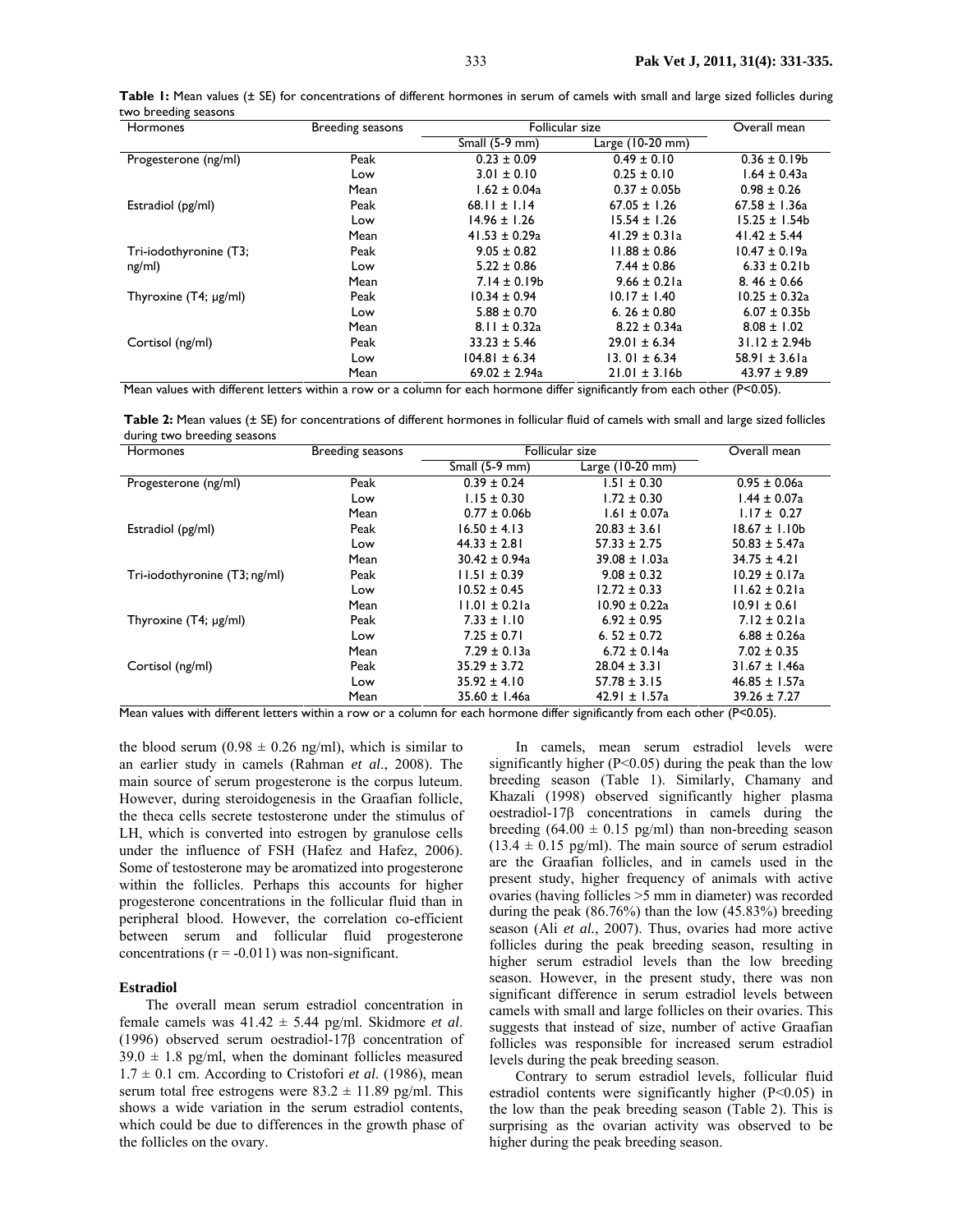The follicular size has been shown to influence its estrogen contents. In bovines, follicular fluid estrogen contents increased as its size increased (Henderson *et al*., 1982). In mares, the concentration of oestradiol-17β was significantly higher in late dominant than in early dominant follicles and decreased between late dominant and healthy pre-ovulatory follicles (Gerard *et al*., 2002). Similarly, in the present study, higher estradiol contents were observed in fluid collected from large than that from small follicles, however, the difference was statistically non significant (Table 2).

The mean serum estradiol concentration was slightly higher than that of follicular fluid  $(41.42 \pm 5.44$  versus  $34.75 \pm 4.21$  pg/ml). Since Graafian follicles are the main source of serum estrogen, its concentration should have been higher in the follicular fluid than in serum. The correlation co-efficient between serum and follicular fluid estradiol concentrations ( $r = 0.179$ ) was statistically nonsignificant.

## **Thyroid hormones**

In female camels, the overall mean serum T3 and T4 concentrations were  $8.46 \pm 0.66$  ng/ml and  $8.08 \pm 1.02$ µg/ml, respectively. Pande *et al*. (1997) reported serum T3 and T4 concentrations from  $12.0 \pm 0.26$  to  $16.6 \pm 0.41$ ng/ml and  $64.38 \pm 6.58$  to  $80.86 \pm 8.10$  µg/ml, respectively during post partum period in camels. Variations in the physiological state of the animal can be attributed to these differences in mean serum T3 and T4 values observed in different studies.

Mean serum T3 and T4 levels were significantly (P<0.05) higher during the peak than the low breeding season (Table 1). This was anticipated as during the peak breeding season, the reproductive and general activity of the animal is increased. Thus, an increase in the concentrations of thyroid hormones is required to enhance the general metabolic rate. According to Spicer *et al*. (2001), T3 and T4 may have a major positive impact on LH-induced androstenedione production by bovine ovarian thecal cells, both of which would result in a net increase in estrogen production by follicles. Perhaps a similar situation exists in the camel, where along with serum T3 and T4, higher levels of serum estradiol were recorded during the peak than the low breeding season.

Camels having large follicles on their ovaries had significantly higher serum T3 contents than those with small ovarian follicles (P<0.05). However, follicular size had non significant effect on serum T4 contents (Table 1).

The overall mean T3 and T4 concentrations in the follicular fluid were  $10.91 \pm 0.61$  ng/ml and  $7.02 \pm 0.35$ µg/ml, respectively. The effects of follicular size or season on follicle fluid concentrations of these hormones were non-significant (Table 2). Rahman *et al*. (2008) also observed non significant difference in follicular fluid T4 contents between small and large follicles in camels; however, follicular fluid T3 levels were significantly higher in small than in large follicles in that study.

The overall mean follicular fluid T3 contents were higher than those of serum (10.91  $\pm$  0.61 ng/ml Vs 8.46  $\pm$ 0.66 ng/ml). The correlation co-efficient between serum and follicular fluid T3 concentrations  $(r = -0.070)$  was statistically non-significant. The overall mean serum T4 concentration (8.08  $\pm$  1.02 µg/ml) was relatively higher

than  $7.02 \pm 0.35$  ug/ml found in the follicular fluid. The correlation co-efficient between serum and follicular fluid T4 concentrations was positive (r = 0.097), but statistically non-significant.

## **Cortisol**

The overall mean serum cortisol concentration was  $43.97 \pm 9.89$  ng/ml. Elias and Weil (1989) recorded serum cortisol concentrations in sexually mature female camels as  $8.0 \pm 1.3$  ng/ml before mating and  $45.0 \pm 11.9$  ng/ml immediately after mating. They also reported an increasing trend (P<0.01) in the serum cortisol concentration from  $11.4 \pm 1.3$  ng/ml 3 days pre partum to  $45.3 \pm 5.0$  ng/ml at the start of parturition.

Mean serum cortisol concentration during the low breeding season was significantly  $(P<0.05)$  higher than that found during the peak breeding season (Table 1). In Pakistan, the low breeding season of camel comprises summer and autumn, the former in this area is very hot with ambient temperatures as high as 50° C. The camels might have been under stress due to extreme hot climate which resulted in increased serum cortisol levels. Rahman *et al.* (2007) recorded significantly higher (P<0.05) serum corticosterone in the non-rutting period than in the rutting period of male camels.

Female camels with small follicles had significantly higher (P<0.05) serum cortisol concentrations than those having large follicles (Table 1). However, the physiological significance of this difference remains to be investigated.

The overall mean cortisol concentration in follicular fluid was  $39.26 \pm 7.27$  ng/ml. The follicular fluid cortisol levels were neither influenced by breeding seasons nor by the follicular size (Table 2). Unfortunately, literature regarding follicular fluid cortisol concentrations could not be traced for comparison.

The overall mean serum cortisol concentration (43.97  $\pm$  9.89 ng/ml) was higher than that of follicular fluid  $(39.26 \pm 7.27 \text{ ng/ml})$ . A positive  $(r = 0.036)$  but non significant correlation co-efficient was recorded between serum and follicular fluid cortisol concentrations.

### **Conclusions**

In conclusion, serum contents of estradiol, T3 and T4 were higher during the peak than the low breeding season; while reverse was true for serum progesterone and cortisol contents. For the follicle fluid, contents of estradiol were higher during the low than the peak breeding season. Follicle size influenced its progesterone contents, which were higher in large than in small follicles.

### **REFERENCES**

- Agarwal SP, VK Agarwal, ND Khanna and PK Dwaraknath, 1989. Serum estrogen and progesterone levels in camel (*Camelus dromedarius*) during oestrous cycle. Indian Vet J, 66: 605-608.
- Ali S, N Ahmad, N Akhtar, ZU Rahman and M Sarwar, 2007. Effect of season and age on the ovarian size and activity of one-humped camel (*Camelus dromedarius*). Asian-Austr J Anim Sci, 20: 1361- 1366.